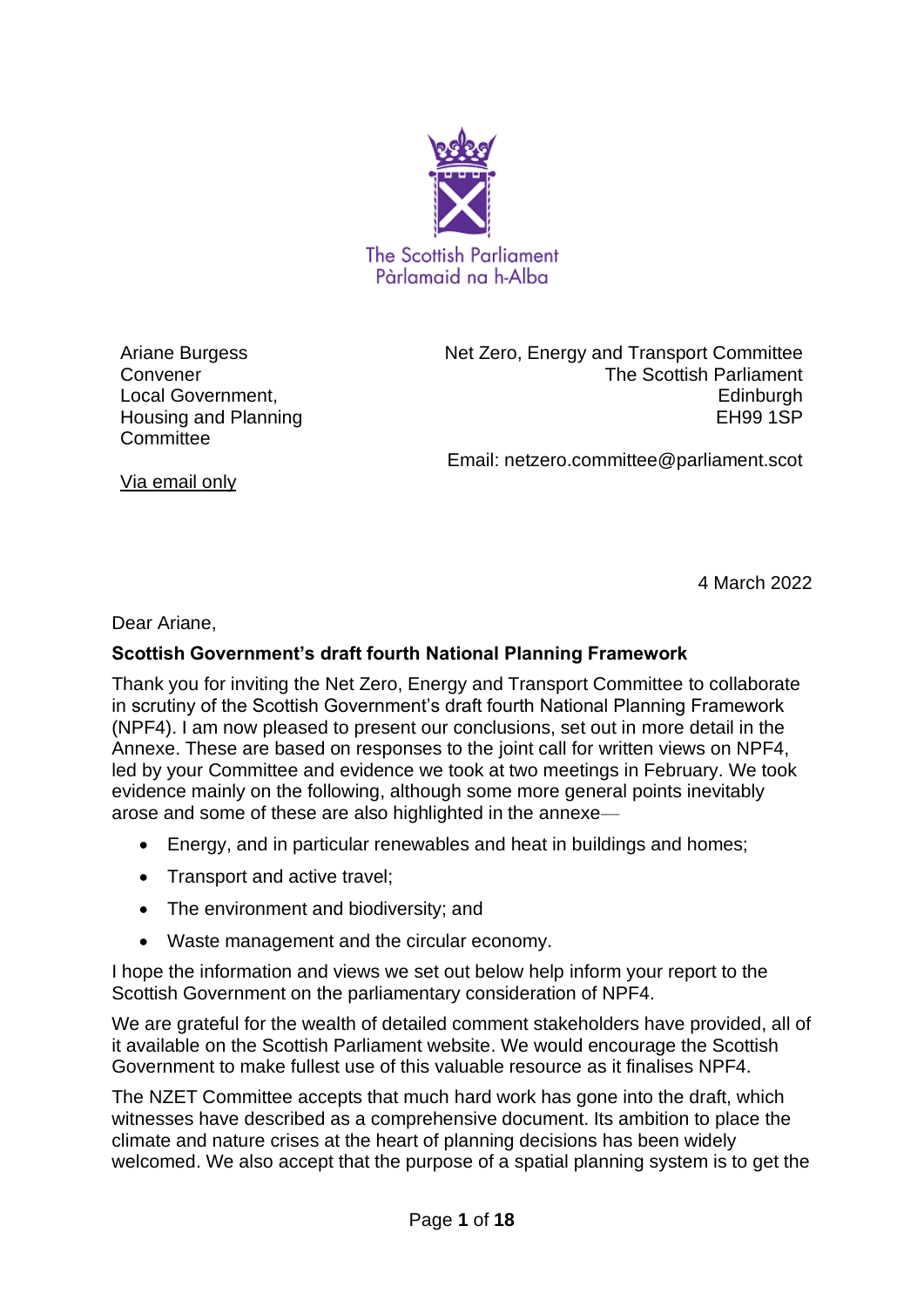right balance between sometimes competing interests, and that this will inevitably be reflected in the overall architecture and language of a national planning framework.

Our overall view, however, is that NPF4 needs to be bolder. Key themes from our scrutiny were that—

- NPF4 appears to set out the climate emergency, the nature crisis, and sustainable development as first considerations in a hierarchy of spatial planning interests. We welcome this. However, stakeholders have told us there is a need for clarity on what this means in practice and we draw this to the attention of the lead committee;
- Stakeholders told us that the draft does not always cohere either internally or with key Scottish Government policies. Although it is comprehensive and detailed in places, it sometimes lacks detail or precision where it is most needed. Examples given included achieving electrified heat in buildings at scale and onshore infrastructure for offshore wind energy: two critical areas in relation to net zero goals;
- A key theme of evidence both on NPF4 and in our concurrent inquiry into ["the](https://www.parliament.scot/chamber-and-committees/committees/current-and-previous-committees/session-6-net-zero-energy-and-transport-committee/business-items/local-govt-role-in-net-zero)  [role of local government and its cross-sectoral partners in financing and](https://www.parliament.scot/chamber-and-committees/committees/current-and-previous-committees/session-6-net-zero-energy-and-transport-committee/business-items/local-govt-role-in-net-zero)  [delivering a net-zero Scotland"](https://www.parliament.scot/chamber-and-committees/committees/current-and-previous-committees/session-6-net-zero-energy-and-transport-committee/business-items/local-govt-role-in-net-zero) is the critical role the local government sector has to play in delivering a net zero Scotland. But stakeholders have been unanimous in their concern that the sector may struggle to fulfil that role with the resources currently at its disposal;
- In particular, we are concerned by evidence of a depletion of resources and specialist skills within council planning departments, and in other areas (for instance council environmental departments). The RTPI presented evidence showing a 32% reduction in staff in planning departments in local authorities since 2009 and demonstrating the need for planning for succession within the industry based on demographics and potential loss of skill through retirement. There are long-term factors at play here, but new demands put in place by NPF4 will bring these into sharper focus. We were told that RTPI Scotland and Skills Development Scotland have done valuable work in this area. Now is the time to action any solutions they have proposed that can be realised in the short term. Otherwise there is a risk of NPF4 being more of a wish-list than a blueprint for truly transformational change that is urgently needed;
- The Committee received consistent messages on the importance of data collection, measurement and monitoring. NPF4 contains several references to requirements to "mitigate", "reduce", "enhance", "protect", "conserve", etc, but with little guidance on how any of this this is to be measured. We would like to see more clarification and practical advice either in NPF4 itself or in accompanying guidance;
- Finally, we pass on to frustration many stakeholders feel at a planning system that enables delay, churn and repetition. A witness gave the example of an application taking so long that by the time a decision is reached, the relevant turbine technology is obsolete<sup>1</sup>. We can do better than this. NPF4 cannot untie all the knots in the planning system but, at the very least, it should not make it any more complex than it already is. We expect the lead committee may have heard

<sup>1</sup> Net Zero, Energy and Transport Committee, *Official Report, 1 February 2022,* Col 35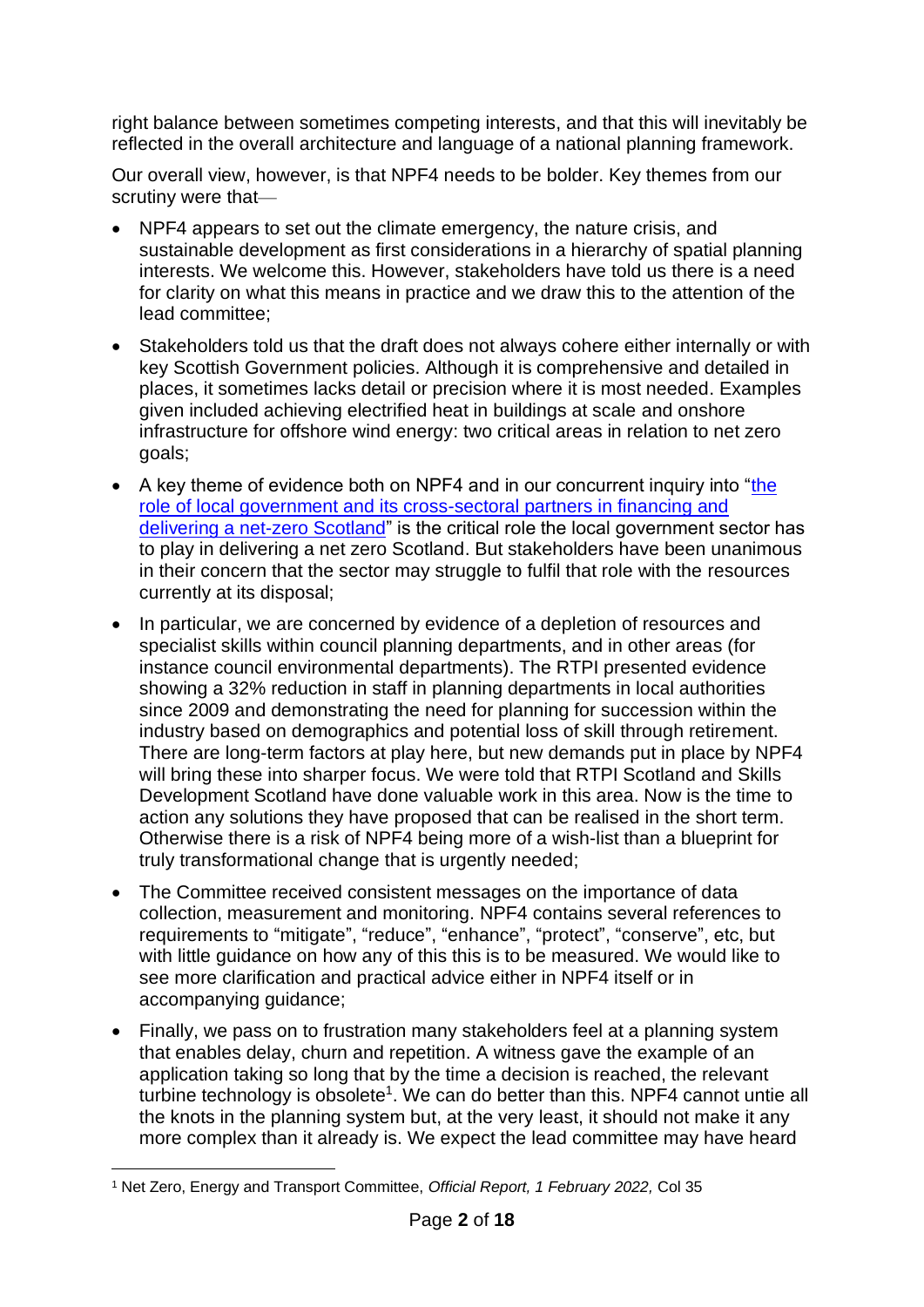similar frustrations and hope it is able to give this issue more detailed consideration, both in this scrutiny and in any future work on planning.

This letter is copied to the Cabinet Secretary for Net Zero, Energy and Transport.

Once your committee's report on NPF4 is published, we would welcome his response to the main points in this letter, and the comments in bold in the annexe.

Yours sincerely

delala

Dean Lockhart Convener, Net Zero, Energy and Transport Committee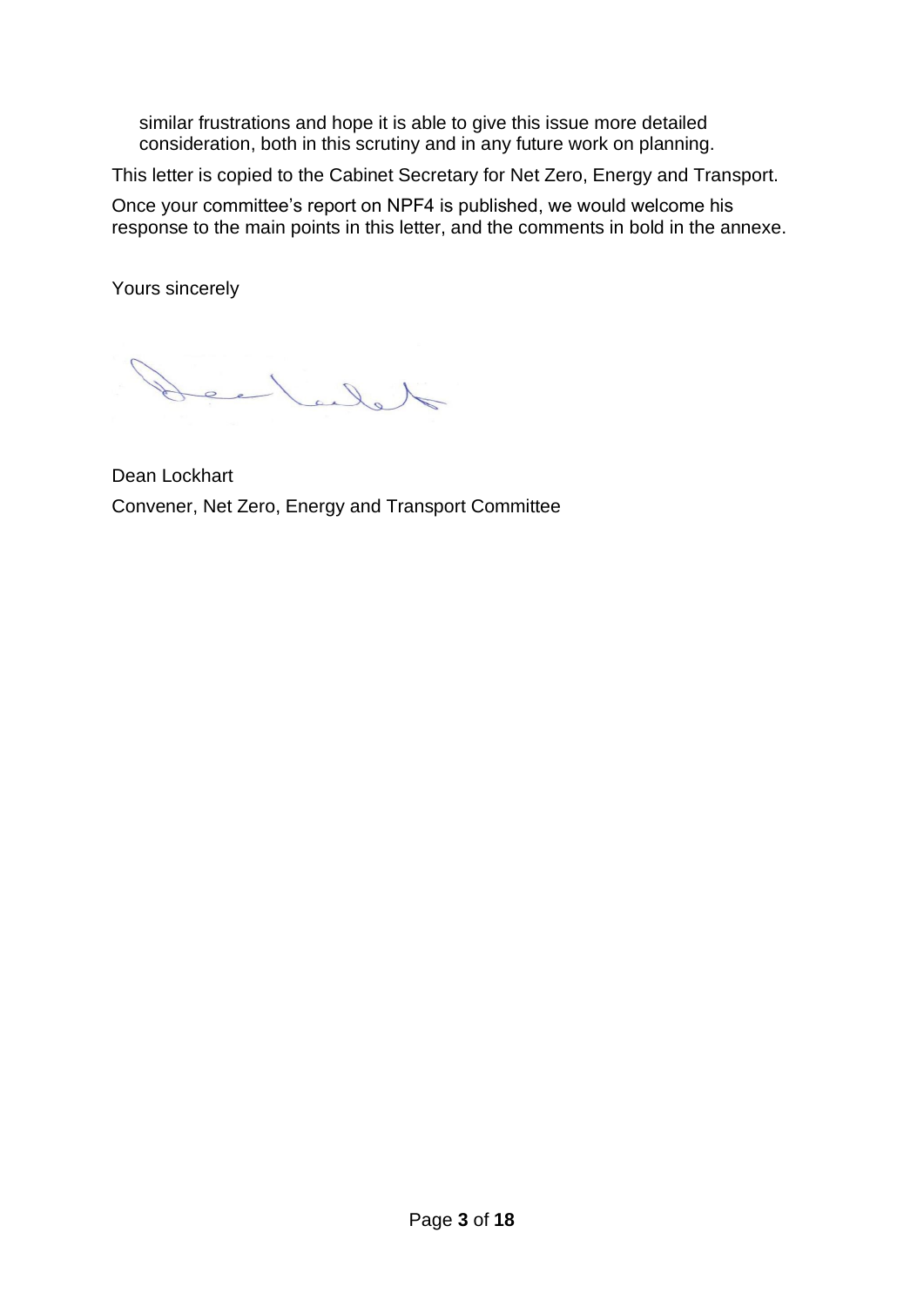# **ANNEXE: NZET COMMITTEE SCRUTINY OF THE DRAFT NPF4**

## **Parliamentary consultation process on NPF4**

The Committee relies on receiving a range of information from experts but several stakeholders said their submissions do not cover the whole framework or that they would have welcomed more time to respond. The causes appear to be both the timing of the laying of the document in the weeks before Christmas and the confusion caused by the Scottish Government itself continuing to consult on NPF4 once the Parliamentary process was underway. The Scottish Government is accepting consultation responses until 31 March 2022 whereas the 120-day deadline set out in the Planning (Scotland) Act 2019 required the Scottish Parliament to have an earlier closing date for its call for views.

**We do not think the laying process for NPF4 has been well run. It has led to some confusion and some respondents felt rushed to respond. We consider that the draft of NPF4 should only have been laid in the Parliament once the Scottish Government had substantively concluded its pre-laying consultation. The Scottish Government should reflect on this in relation to future drafts of the national planning framework**. **It should also consider whether it might be possible in future to provide the Parliament with more than the 120 days to scrutinise the draft that is the statutory minimum.**

### **General comments about the draft**

Stakeholders posed questions about the usefulness of NPF4 as a *working document*, that will both guide planners in their decision-making and give planning stakeholders a degree of certainty as to what outcomes they can expect when they come into contact with the system. Whether the document, overall, contained the sort of language that will be needed for the step change in planning policy we will need to achieve a net zero Scotland was also raised.

### *Hierarchy of principles, and the place of the climate change and nature crises in planning decision-making*

Part 1 of NPF4 sets out a National Spatial Strategy for Scotland. It puts meeting the 2045 net zero targets at the heart of planning policy. This is expanded in the "sustainable places" section of Part 1 which also gives prominence to supporting nature restoration and recovery. Witnesses generally welcomed the language and ambition of this part of the draft. However, we heard views that other parts of the draft contradicted the seemingly clear message about prioritisation found here. Some more specific examples of these concerns are set out further below.

Stakeholders were concerned at the lack of reference to outcomes in section 3A(3A) of the Town and Country Planning (Scotland) Act 1997 and felt the document could be strengthened by a clear link between each policy and proposal, and the outcome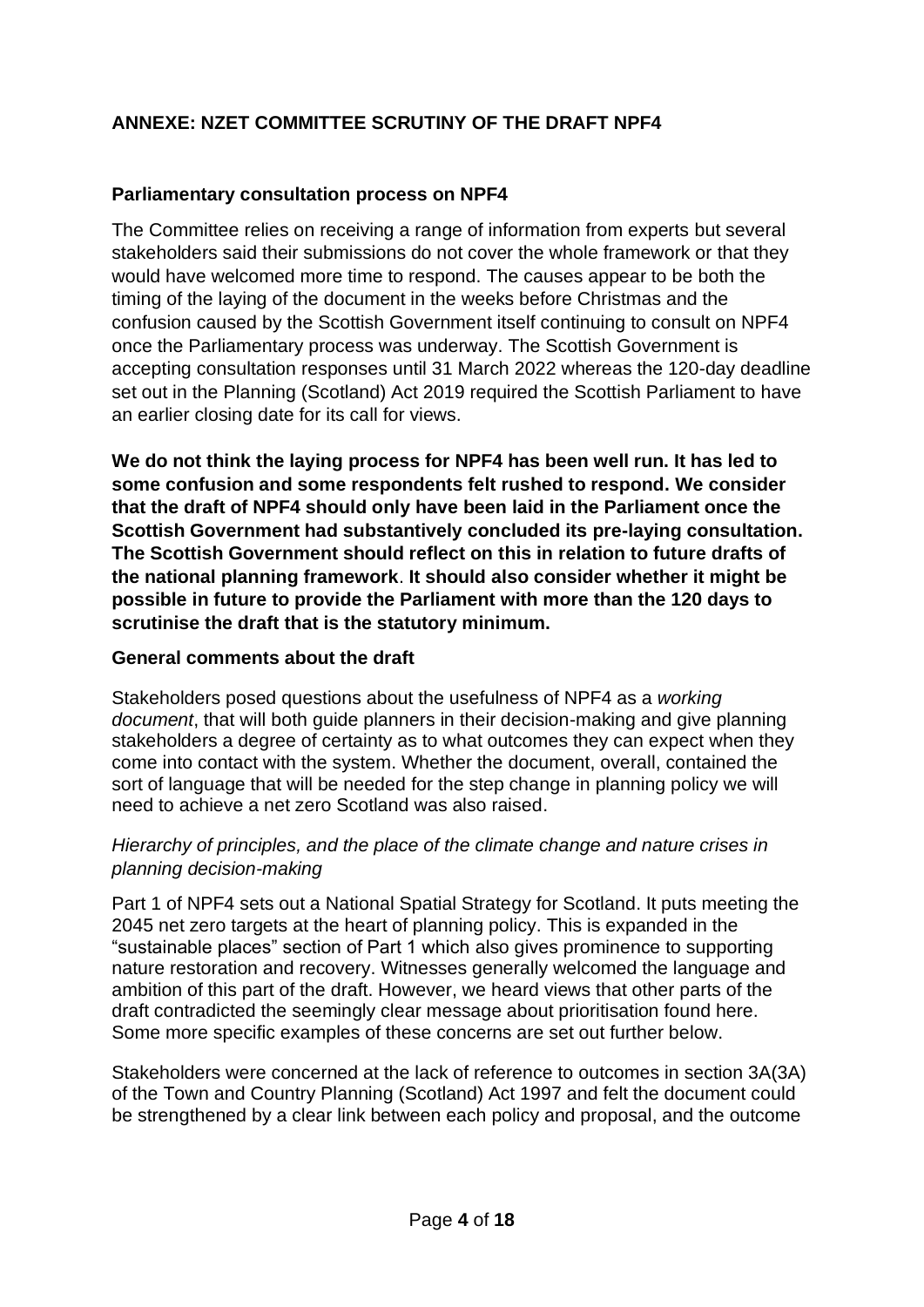it contributed to<sup>2</sup>. In addition, there were calls for express links to the United Nations Sustainable Development Goals and National Outcomes/Performance Framework<sup>3</sup>.

Examples<sup>4</sup> of areas where stakeholders felt there was a risk of confusion and contradiction between the aspirational language of Part 1, and the primacy of climate change, and policies in specific areas included peatland, forestry and, perhaps especially, the historic environment, described by Elizabeth Leighton of the Climate Emergency Response Group as "odd man out"<sup>5</sup> in terms of its treatment within the draft. She told us that "the thresholds that are put in place for historic assets and places seem unnecessarily restrictive." 6

Kirstanne Land of SSEN Transmission told us—

"From a transmission perspective, we are particularly concerned about the forestry and woodland policy, the current wording of which gives absolutely no flexibility at all and will, because of the extent of woodland coverage in our operational area, make it extremely difficult for us to deliver our critical grid investments. We think that rewording and redrafting will be required in several policies in the document in order to give much clearer direction in support of net zero targets. We want the document to be a bit clearer in support of net zero goals."<sup>7</sup>

### *Language used in the draft*

Stakeholders also said that the risk of the ambitions in Part 1 not being met was exacerbated by the permissive and sometimes vague language used in much of the document. There were views that some language may not give planners the robust protection they need to make the right decisions without legal challenge<sup>8</sup>. We note a wealth of suggestions in written evidence as to how specific sections of the draft could be strengthened.

### *Synergy with other strategies*

NPF4's coherence with other areas of Scottish Government policy (including areas currently being consulted upon) was also raised. Strategies or policies which some stakeholders perceived as raising questions of consistency or coherence with NPF4 included—

- Land Use Strategy<sup>9</sup>;
- Strategic Transport Projects Review 2 (although Paul White of the Confederation of Passenger Transport told us he thought it was well aligned with  $NPF4^{10}$ :

<sup>8</sup> Law Society of Scotland. Written Submission.

<sup>2</sup> RSPB Scotland. Written Submission.

<sup>3</sup> National Trust for Scotland. Written Submission.

<sup>4</sup> Net Zero, Energy and Transport Committee, *Official Report, 1 February 2022,* Col 39

<sup>5</sup> Net Zero, Energy and Transport Committee, *Official Report, 1 February 2022,* Col 42

<sup>6</sup> Net Zero, Energy and Transport Committee, *Official Report, 1 February 2022,* Col 42

<sup>7</sup> Net Zero, Energy and Transport Committee, *Official Report, 1 February 2022,* Col 40

<sup>&</sup>lt;sup>9</sup> National Trust for Scotland. Written Submission.

<sup>10</sup> Net Zero, Energy and Transport Committee, *Official Report, 8 February 2022,* Col 9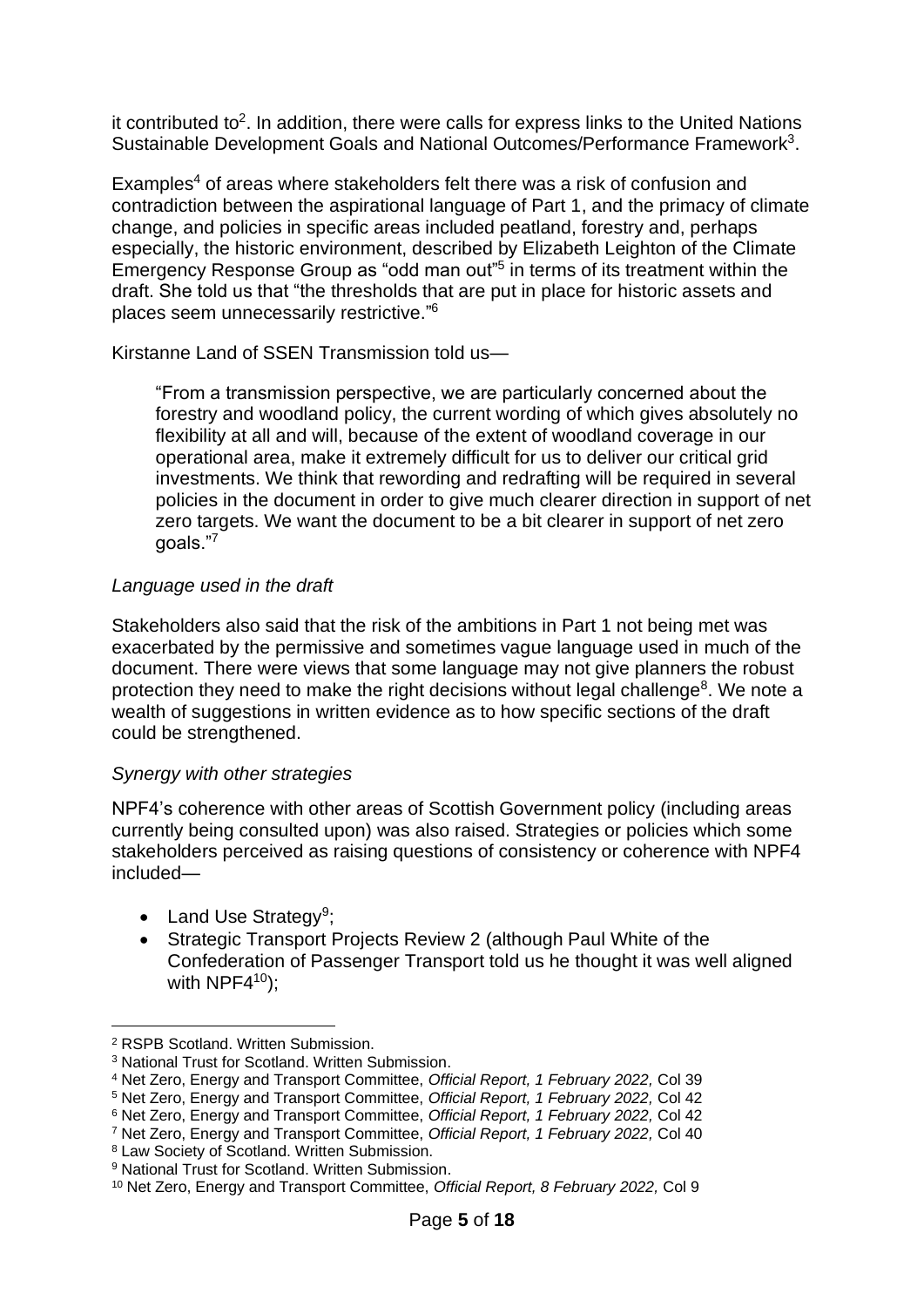- National Transport Strategy  $2^{11}$ ;
- Scottish Biodiversity Strategy<sup>12</sup>;
- Onshore Wind Policy Statement Refresh<sup>13</sup>; and
- $\bullet$  Heat in Buildings Strategy<sup>14</sup>.

We note views in evidence that NPF4 should make express comment at appropriate points on how particular guidance it contains is to be related to existing policies and strategies. It was felt that this would add to the clarity of overall planning policies, assisting both planners and planning stakeholders. We also note that NPF4 is a long-term document that may outlive some existing strategies or policies, so some flexibility would be required if this approach were to be taken.

## **We invite the lead Committee to note general views about NPF4 that—**

- **The hierarchy of principles needs to be clearer, and that planners need more guidance on what it means in practice to prioritise addressing climate change in their decision-making;**
- **Some language is unhelpfully vague (and in this connection the Scottish Government may wish to consider proposals stakeholders have offered); and**
- **The draft needs more robust stress-testing against existing Scottish Government policies and strategies relevant to spatial planning to make sure there is consistency and that mixed messaging is avoided.**

## **Part 2 – National Developments**

Part 2 of the draft lists 18 "national developments": significant developments of national importance that will help to deliver our spatial strategy. The discussion below covers (a) those listed national developments especially relevant to the NZET remit and (b) matters that stakeholders felt should be listed here but were not. In general, our witnesses welcomed Part 2 but noted that some in the list had been carried over from NPF3<sup>15</sup>. They queried what benefit it conferred being designated a national development<sup>16</sup>.

## *Urban Mass/Rapid Transit Networks*

Stakeholders also welcomed the inclusion of Mass Transit Networks in Part 2. Suggestions for improvement included design with active travel synergy in mind<sup>17</sup>, in particular cyclist safety, and protection for existing environments in any mass transit

<sup>&</sup>lt;sup>11</sup> Head of Planning Scotland. Written Submission.

<sup>12</sup> Chartered Institute of Ecology and Environmental Management. Written Submission.

<sup>13</sup> Community Windpower Ltd. Written Submission.

<sup>&</sup>lt;sup>14</sup> The Royal Incorporation of Architects in Scotland (RIAS). Written Submission.

<sup>15</sup> Net Zero, Energy and Transport Committee, *Official Report, 1 February 2022,* Col 48

<sup>16</sup> Scottish Renewables. Written Submission

<sup>17</sup> Spokes, The Lothian Cycle Campaign. Written Submission.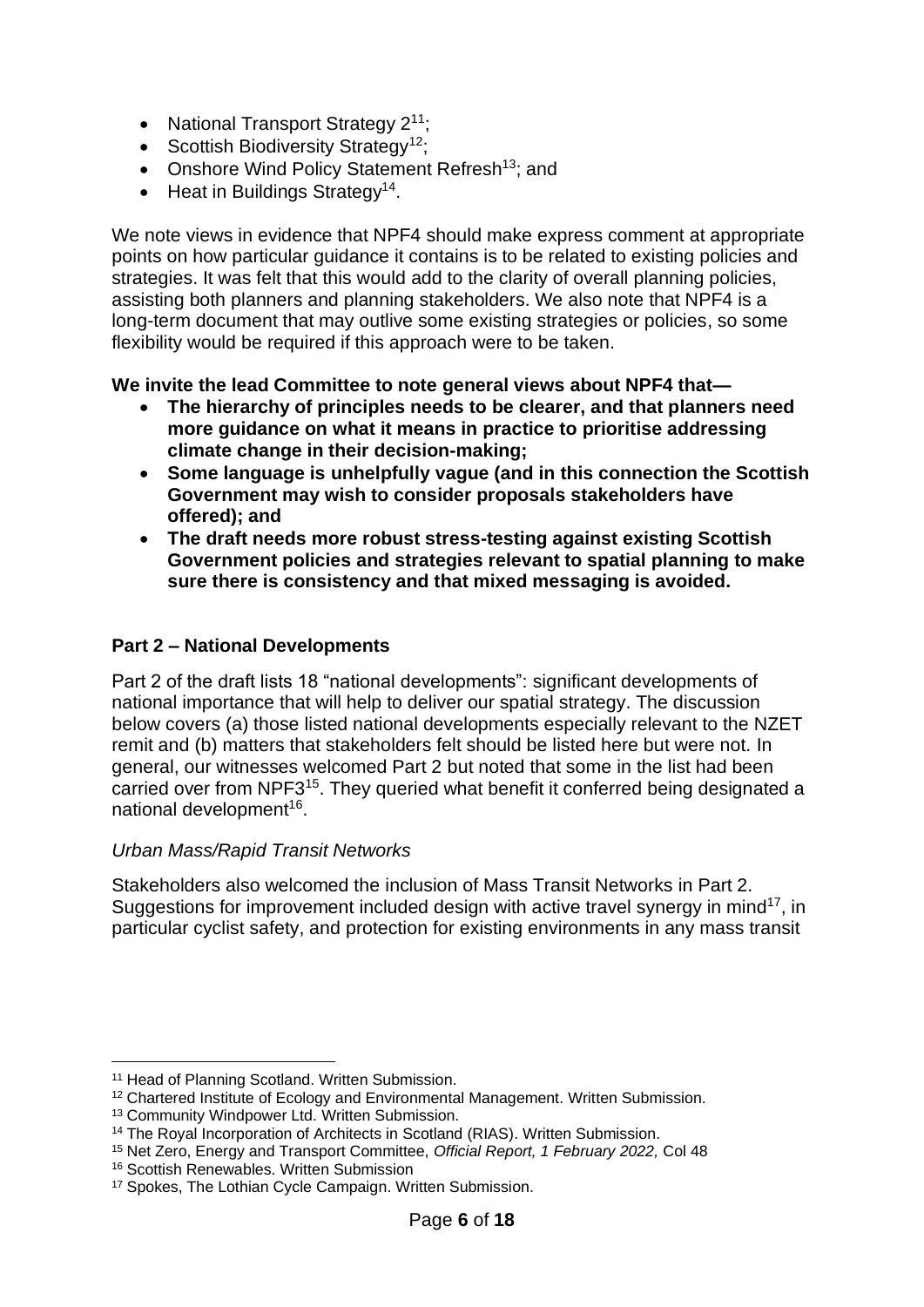developments<sup>18</sup>. There were also calls to improve the walking environment<sup>19</sup> and emphasis on the importance of buses<sup>20</sup>.

Dr Caroline Brown of Transform Scotland told us—

"A key weakness in NPF4 and STPR2 [Strategic Transport Projects Review 2] relates to how the ambitions will be delivered and the timeline. NPF4 is clear that the climate emergency is the priority and that we have to make a rapid and just transition, but we do not have any sense of the timescales for delivery or of which interventions and projects will deliver the greatest reduction in emissions over time. We need to get a sense of that first. That is a big missing part of the agenda not just in NPF4 but in STPR2."<sup>21</sup>

## *Islands Hub for Net Zero*

The National Trust for Scotland<sup>22</sup> and RSPB Scotland<sup>23</sup> had concerns about the approach of large-scale energy developments in the islands. These focused on—

- The conservation and protection of the marine protected areas and World Heritage Sites in the face of development on this scale;
- The potential emissions of oil infrastructure works and how any additional oil infrastructure aligns with the Policy 1 objectives;
- Definition of "renewable hydrogen"; and
- the consequences of increased traffic of large container ships in the area.

## *Central Scotland Green Network*

Stakeholders welcomed the inclusion of the Central Scotland Green Network as a National Development. But many stakeholders also felt National Developments should include a National Nature Network. Bruce Wilson of Scottish Environment Link told us<sup>24</sup> that, just as a national network of roads would never be developed on a local authority area basis, it made sense to have a National Nature Network. This would secure coherence and gain the most benefit from investment.

## *Strategic Renewable Electricity Generation and Transmission Infrastructure*

This designation was welcomed by those working in renewable electricity generation and transmission. They saw it as an element in ensuring Scotland achieves the step change it needs in relation to renewable energy by 2045. The designation does not mention specific projects and industry stakeholders told us they felt this was the right approach.<sup>25</sup> <sup>26</sup> However, they queried the lack of detail in the draft on onshore infrastructure for offshore wind<sup> $27$ </sup> and, as noted earlier, there were concerns that the

<sup>18</sup> National Trust for Scotland. Written Submission.

<sup>19</sup> Paths for All. Written Submission.

<sup>20</sup> Paths for All. Written Submission.

<sup>21</sup> Net Zero, Energy and Transport Committee, *Official Report, 8 February 2022,* Col 10

<sup>22</sup> National Trust for Scotland. Written Submission.

<sup>23</sup> RSPB Scotland. Written Submission.

<sup>24</sup> Net Zero, Energy and Transport Committee, *Official Report, 8 February 2022,* Col 31

<sup>25</sup> Net Zero, Energy and Transport Committee, *Official Report, 1 February 2022,* Col 54

<sup>26</sup> Net Zero, Energy and Transport Committee, *Official Report, 1 February 2022,* Col 54

<sup>27</sup> Net Zero, Energy and Transport Committee, *Official Report, 1 February 2022,* Col 16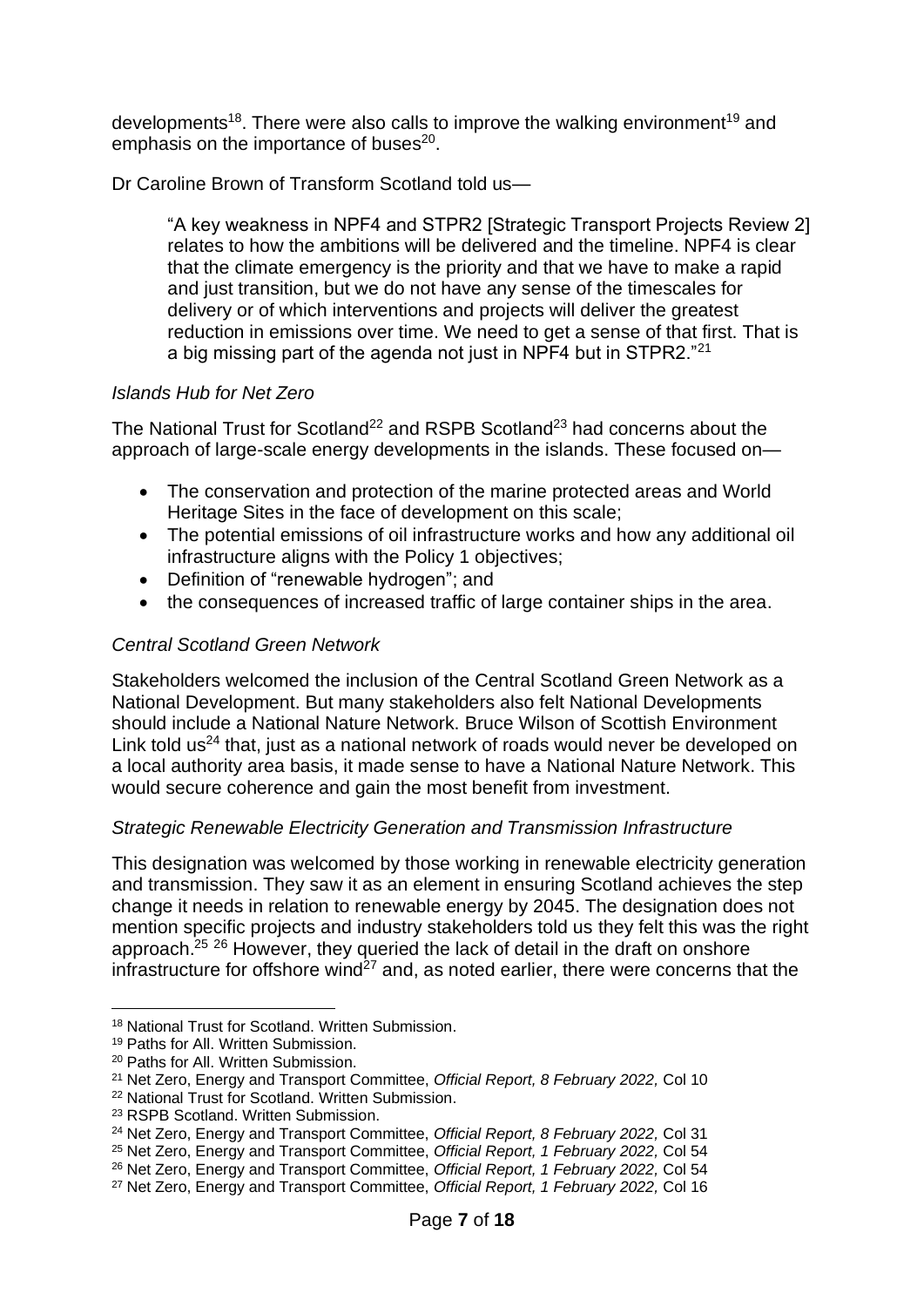ambitions for renewables set out in this part of the draft risked being contradicted by specific policies set out elsewhere.

Other questions raised in relation to this National Development included—

- How the lifecycle greenhouse gases assessments for individual projects would be undertaken and the results monitored $28$ :
- Which organisation would undertake those assessments and would it be resourced to do so?  $29$ ;
- Whether levels of emissions projected would be a ground for rejecting an application? 30;
- How smaller scale (less than 50MW) developments would be supported, including solar?<sup>31</sup>;
- How strategic and plan-led this approach was, and whether it would lead to more confusion as to competing sustainable land uses (for example renewable energy pitted against peatland or forestry) $^{32}$ ; and
- The omission of mention of the national grid capacity in certain areas as a justification for blocking applications<sup>33</sup>.

**We pass on to the lead Committee concerns from stakeholders that it is not always clear what benefit arises from something being listed as a National Development, and that some developments listed in this draft have been carried forward from NPF3 without much evident progress.** 

**We ask the lead Committee to note concerns some stakeholders raised about whether there would be the right trade-off between development and conservation/ habitat preservation in relation to Islands Hub for Net Zero.** 

**The Committee would welcome National Developments including a National Nature Network. If the Scottish Government considers this is not appropriate, it should explain why not.**

**We also pass on concerns from stakeholders as to whether enough detail has been provided to make the National Development on Strategic Renewable Electricity Generation and Transmission Infrastructure as robust and workable as it could be.** 

## **Part 3 – National Planning Policy Handbook**

This part of the draft sets out 35 national planning policies, a number of which are of direct or partial relevance to the NZET remit. In the limited time the Committee had, it was not possible to consider all of these in detail. Most written evidence broadly welcomed the substance of most policies within the Committee remit. Making planning for sustainable development, the climate emergency and the nature crisis

<sup>28</sup> John Muir Trust. Written Submission.

<sup>29</sup> Peter Batten. Written Submission.

<sup>30</sup> Peter Batten. Written Submission.

<sup>&</sup>lt;sup>31</sup> Community Wind Power. Written Submission

<sup>32</sup> John Muir Trust. Written Submission.

<sup>33</sup> Electricity Supply Board. Written Submission.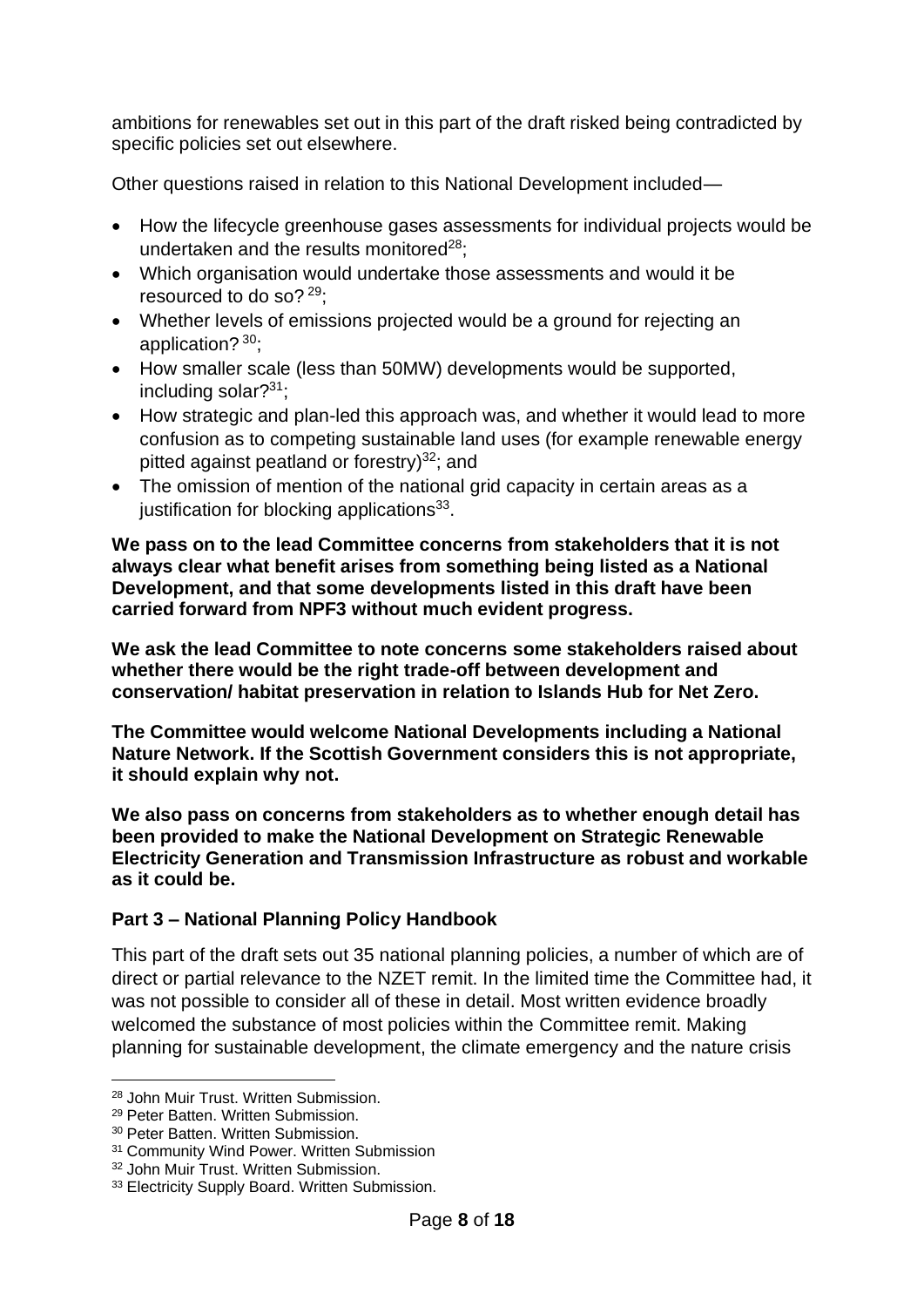the first three policies to be listed in this section is substantively and symbolically important, and was welcomed in evidence.

As already noted, two issues of recurring concern raised by stakeholders were—

- The interplay between the principles set out in Part 1 (in particular the principles of addressing climate change and biodiversity loss) and the policies in Part 3. There were concerns the draft left open the possibility of conflict or confusion and the dilution of the Part 1 principles; and
- Whether the language used is robust enough to give planners the protection they need to make decisions that will advance the principles set out in Part 1 and help deliver a net zero Scotland<sup>34</sup>.

## *Policy 2 - Climate emergency*

The policy states—

"Development proposals that will generate significant emissions, on their own or when combined with other proposals or when considered in combination with other proposals, allocations or consented development, should not be supported unless the applicant provides evidence that this level of emissions is the minimum that can be achieved for the development to be viable and it is also demonstrated that the proposed development is in the long-term public interest." 35

Some evidence queried this exemption<sup>36</sup>. They queried the standard of evidence required, whether any emissions are acceptable $37$ , monitoring of emissions within a development and what constitutes the "long-term public interest" or what are "significant" emissions<sup>38</sup>.

The policy also states—

"Where significant emissions are likely (even as minimised) in relation to national decarbonisation pathways but the planning authority is minded to grant consent, emissions off-setting measures *may be* considered including naturebased solutions." <sup>39</sup> [Emphasis added.]

**We welcome the Climate change policy but note views that there needs to be more clarity on when (if ever) it is acceptable to allow a development that generates significant emissions. Key terms like "the long-term public interest" and "significant emissions" should be clarified.** 

<sup>34</sup> Scottish Power. Written Submission.

<sup>35</sup> Scottish Government (2021) Scotland 2045: Our Fourth National Planning Framework, page 69

<sup>36</sup> National Trust for Scotland. Written Submission.

<sup>37</sup> Planning Democracy. Written Submission.

<sup>38</sup> Scottish Environment LINK. Written Submission.

<sup>39</sup> Scottish Government (2021) Scotland 2045: Our Fourth National Planning Framework, page 69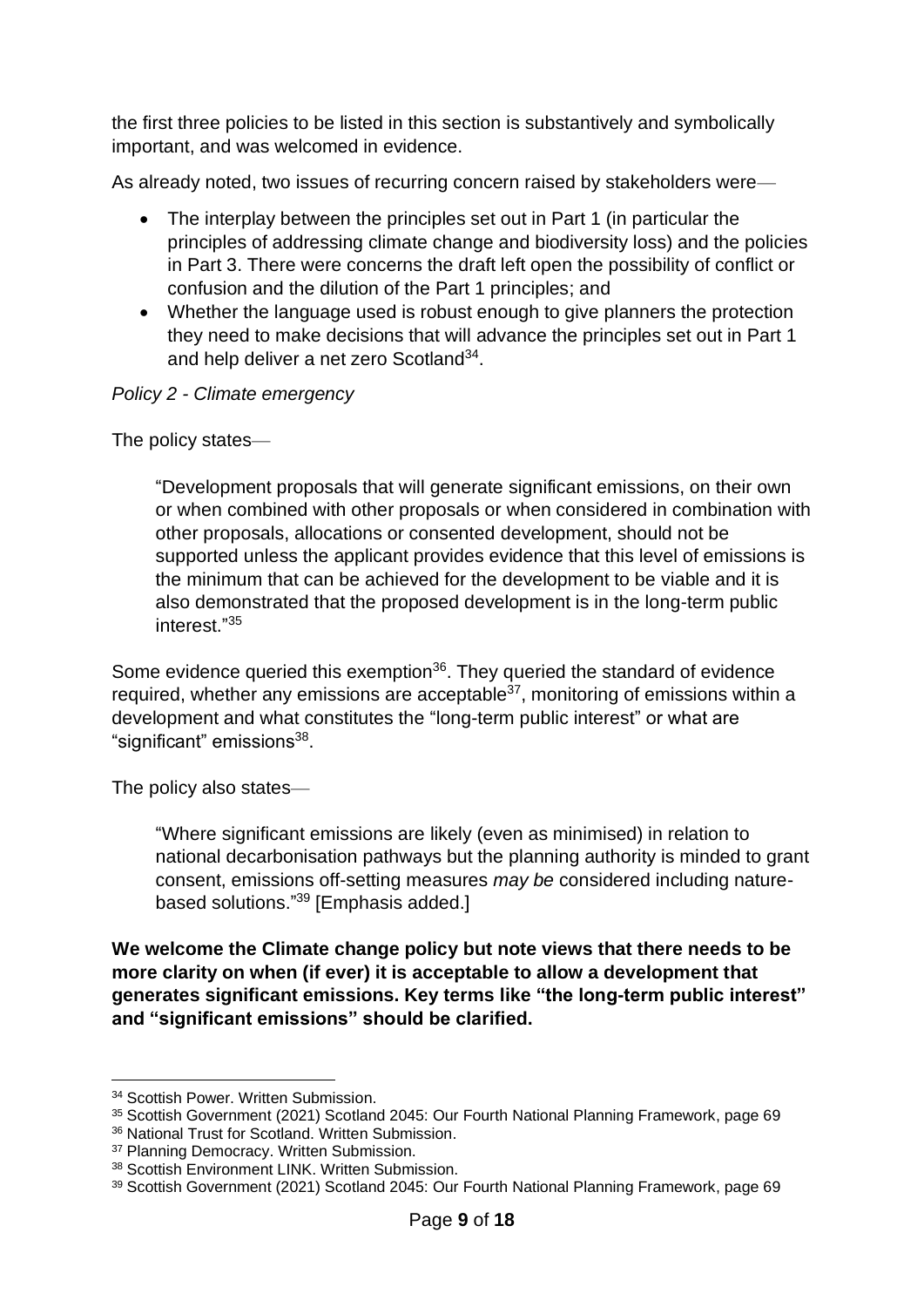## **We also query why off-setting measures are not considered mandatory for any development involving "significant emissions": why is this a "may" and not a "must"?**

### *Policy 3 - Nature crisis*

Stakeholders queried whether this policy would enshrine a "net gain" approach to biodiversity<sup>40</sup> (ie development must have a net positive effect on nature) and, if so, how this would be measured. Bruce Wilson of Scottish Environment Link raised<sup>41</sup> with us concerns that, without an effective baseline, or a process and skills base for measuring change, the aims underlying this policy might not be met. Questions were raised as to whether planning departments were equipped both in resource and skills to meet requirements, and whether all local authorities had sufficiently trained ecologists and environmental planners<sup>42</sup>.

Kirstanne Land of SSEN Transmission told<sup>43</sup> the Committee a set of standards on biodiversity and guidance around decision making in this area was required. Other evidence stressed the importance of having consistent metrics across local government areas<sup>44</sup>.

Stronger language was requested in several areas including—

- "Facilitate" was not thought to be sufficiently directional<sup>45</sup>:
- "Contribute to the enhancement of biodiversity" was not thought to require developers as robustly as "developments must enhance biodiversity"<sup>46</sup>;
- Adverse effects should be avoided rather than "minimised"  $47$ ; and
- $\bullet$  A definition of what constitutes nature positive development<sup>48</sup>.

Several respondents questioned the exemption of fish farms from this policy area.

**We pass on to the lead Committee concerns that, without robust and consistent metrics, clearer definitions, and the right skills base at local level, we may not know whether the laudable aims of policy 3: nature crisis, are being met.**

*Policy 7 - Local Living – 20-minute neighbourhoods and policy 10 - Sustainable Travel and Transport*

It is clear that there is enthusiasm for the concept of 20-minute neighbourhoods but there are some questions as to how they will be delivered, including questions as to how much the planning system can do on its own and where the role of the private

<sup>40</sup> Chartered Institute of Ecology and Environmental Management. Written Submission.

<sup>41</sup> Net Zero, Energy and Transport Committee, *Official Report, 8 February 2022,* Col 28

<sup>42</sup> Chartered Institute of Ecology and Environmental Management. Written Submission.

<sup>43</sup> Net Zero, Energy and Transport Committee, *Official Report, 1 February 2022,* Col 37

<sup>44</sup> Chartered Institute of Ecology and Environmental Management. Written Submission.

<sup>45</sup> Scottish Environment LINK. Written Submission.

<sup>46</sup> NatureScot. Written Submission.

<sup>47</sup> NatureScot. Written Submission.

<sup>48</sup> RTPI Scotland. Written Submission.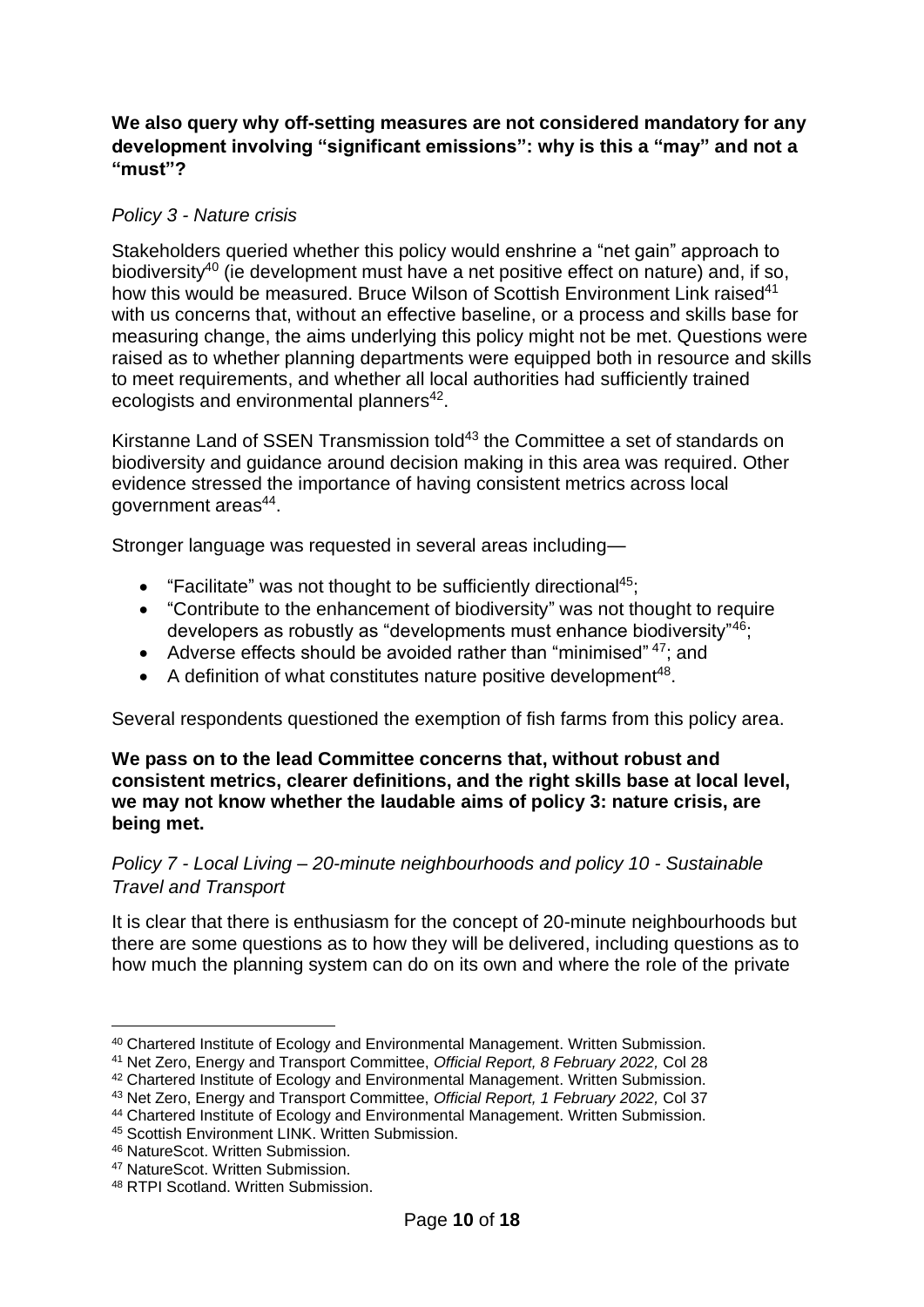sector takes over<sup>49</sup>. Some evidence queried what role local communities would have in helping create new neighbourhoods. Evidence focused on delivery and on the multitude of elements required to create a 20-minute neighbourhood $50$ , including how the varied needs of different groups within society can be supported. Dr Caroline Brown of Transform Scotland told the Committee—

"There is no mention of that in the document, and it is possibly missing from the general information about the concept of 20-minute neighbourhoods. How might the concept affect the groups that you talked about—children, pregnant women, older people and folks on low incomes? Planners, designers and practitioners need to understand that if they are to deliver 20-minute neighbourhoods, so having it set out is important." 51

Stakeholders also agreed that it was very challenging to apply the concept in rural areas, but that aspects of the concept could still be applied, in the idea of rural "hubs"<sup>52</sup> .

As the success of 20-minute communities will depend heavily on public transport links, it made sense to the Committee to consider this policy alongside policy 10 on sustainable travel and transport.

David Hunter of the Mobility and Access Committee for Scotland talked of the risk of putting rhetoric before delivery in planning policy—

"Planning policy and transport policy as a whole can be much more assertive in trying to reduce inequalities. As I mentioned, lots of bread-and-butter things, such as the state of local pavements, should be considered. This might not be a planning issue, but you cannot get a wheelchair-accessible taxi for love or money in many parts of Scotland. Bus stops and shelters are just not good enough in lots of places."<sup>53</sup>

The Committee also heard about priorities for action to deliver sustainable travel and transport and was presented with a lot of evidence on the balance between attempting modal shift and the building of new roads<sup>54</sup>. In particular there were calls for information on the emissions associated with building new junctions on trunk roads<sup>55</sup>. A variety of suggestions on how to disincentivise car use were also presented. These including more funding for active and sustainable travel<sup>56</sup>. We heard that Transport Scotland should have a strategic role in the management of that budget for local authority projects, rather than the current system where councils bid for funding<sup>57</sup>.

<sup>49</sup> Net Zero, Energy and Transport Committee, *Official Report, 8 February 2022,* Col 6

<sup>50</sup> Net Zero, Energy and Transport Committee, *Official Report, 8 February 2022,* Col 6

<sup>51</sup> Net Zero, Energy and Transport Committee, *Official Report, 8 February 2022,* Col 19

<sup>52</sup> Galloway and Southern Ayrshire UNESCO Biosphere. Written Submission.

<sup>53</sup> Net Zero, Energy and Transport Committee, *Official Report, 8 February 2022,* Col 9

<sup>54</sup> Net Zero, Energy and Transport Committee, *Official Report, 8 February 2022,* Col 16

<sup>55</sup> Donald Baddon. Written Submission.

<sup>56</sup> Chartered Institute of Ecology and Environmental Management. Written Submission.

<sup>57</sup> Net Zero, Energy and Transport Committee, *Official Report, 8 February 2022,* Col 23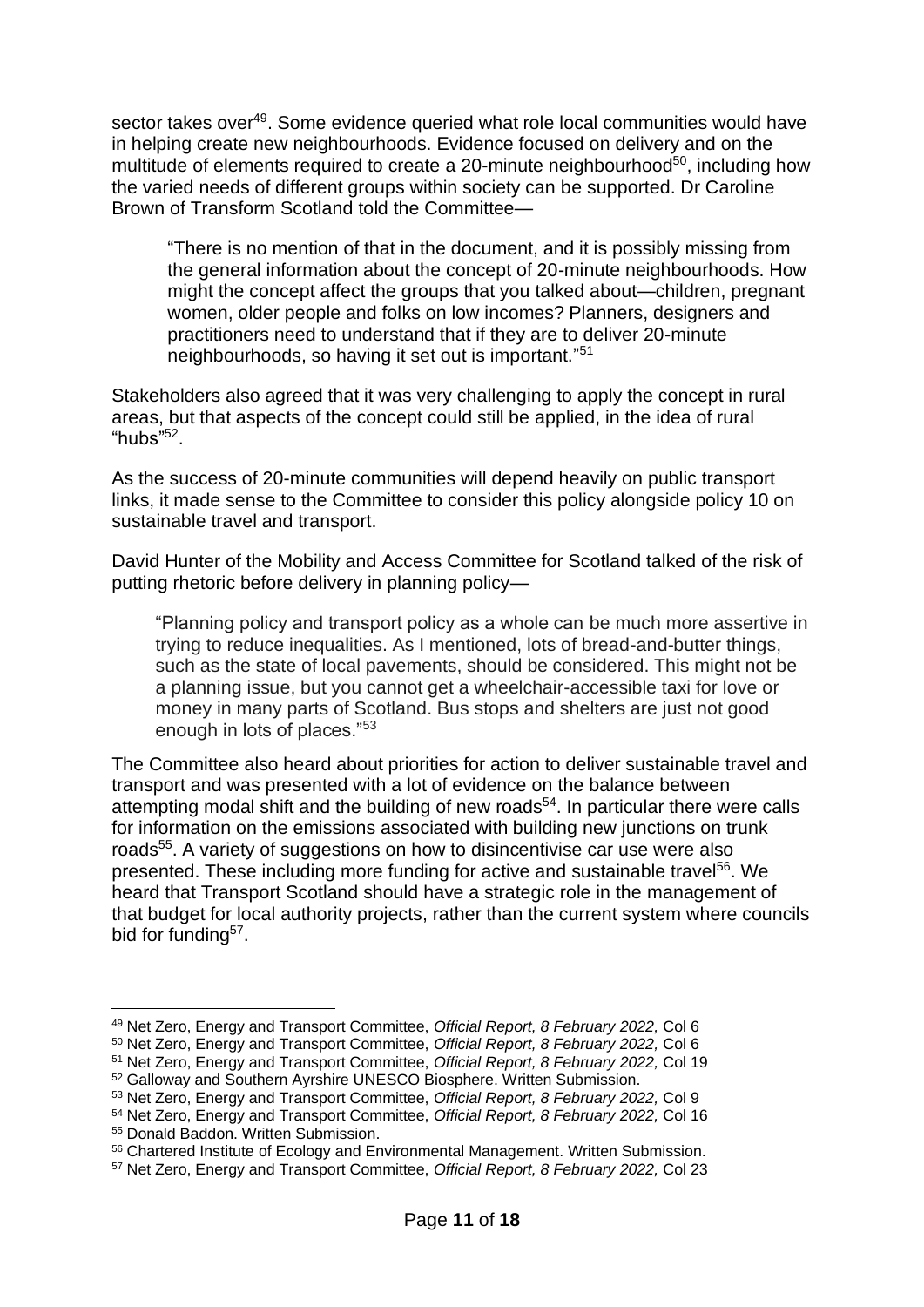**We welcome the inclusion of 20-minute neighbourhoods as an NPF4 policy but note that this a policy that remains somewhat at the experimental stage in Scotland, particularly in a rural context. The involvement of local communities and businesses will be crucial in getting new neighbourhoods right.** 

**The Committee is concerned by views from stakeholders that Policy 10 on sustainable travel and transport does not focus sufficiently on the needs of people with disabilities or mobility problems or on ensuring that low-cost public transport is accessible to people on low incomes, and that the language needs to be strengthened. Not only is this a social justice measure; getting more people to use public transport instead of motor vehicles will help bring down emissions**

**We ask the Scottish Government to consider whether the balance of funding for active and sustainable travel and expansion of the road network is compatible with its stated policy priorities, particularly reducing the distance travelled by car by 20% by 2030.**

### *Policy 11: Heat and cooling*

Dr Niall Kerr of the University of Edinburgh told<sup>58</sup> the Committee Scotland's targets for heat decarbonisation for 2030 were ambitious in comparison to other European countries, especially considering the relatively low starting point in terms of houses already using low-carbon heat. He suggested other countries were further ahead and had the expertise to take economic advantage of the development of technologies like heat pumps, electrified heat and heat networks. He said Scotland appeared far better placed in relation to areas such as storage and data.

Dr Kerr thought<sup>59</sup> NPF4 was too focussed on heat networks at the expense of other approaches – in particular electricity networks – for the delivery of electric heat to homes in the scaled-up way that would be required under heat decarbonisation targets. <sup>60</sup> Elizabeth Leighton of the Climate Emergency Response Group concurred. 61

Dr Kerr also thought there was a lack of ambition in the draft in relation to the elimination of fuel poverty. He said "radical thinking" <sup>62</sup> would be needed to align the twin aims of addressing fuel poverty and decarbonising heat in buildings.

Morag Watson of Scottish Renewables suggested NPF4 should facilitate good decision making when proposals were brought forward, rather than specify which technologies should be used<sup>63</sup>.

On the new build heat standard, Dr Kerr voiced $64$  concerns about housing receiving consent prior to 2024 but being built after 2024. He suggested—

<sup>58</sup> Net Zero, Energy and Transport Committee, *Official Report, 1 February 2022,* Col 37

<sup>59</sup> Net Zero, Energy and Transport Committee, *Official Report, 1 February 2022*, Col 43

<sup>60</sup> Net Zero, Energy and Transport Committee, *Official Report, 1 February 2022*, Col 43

<sup>61</sup> Net Zero, Energy and Transport Committee, *Official Report, 1 February 2022*, Col 45

<sup>62</sup> Net Zero, Energy and Transport Committee, *Official Report, 1 February 2022,* Col 47

<sup>63</sup> Net Zero, Energy and Transport Committee, *Official Report, 1 February 2022*, Col 46 <sup>64</sup> Net Zero, Energy and Transport Committee, *Official Report, 1 February 2022*, Col 44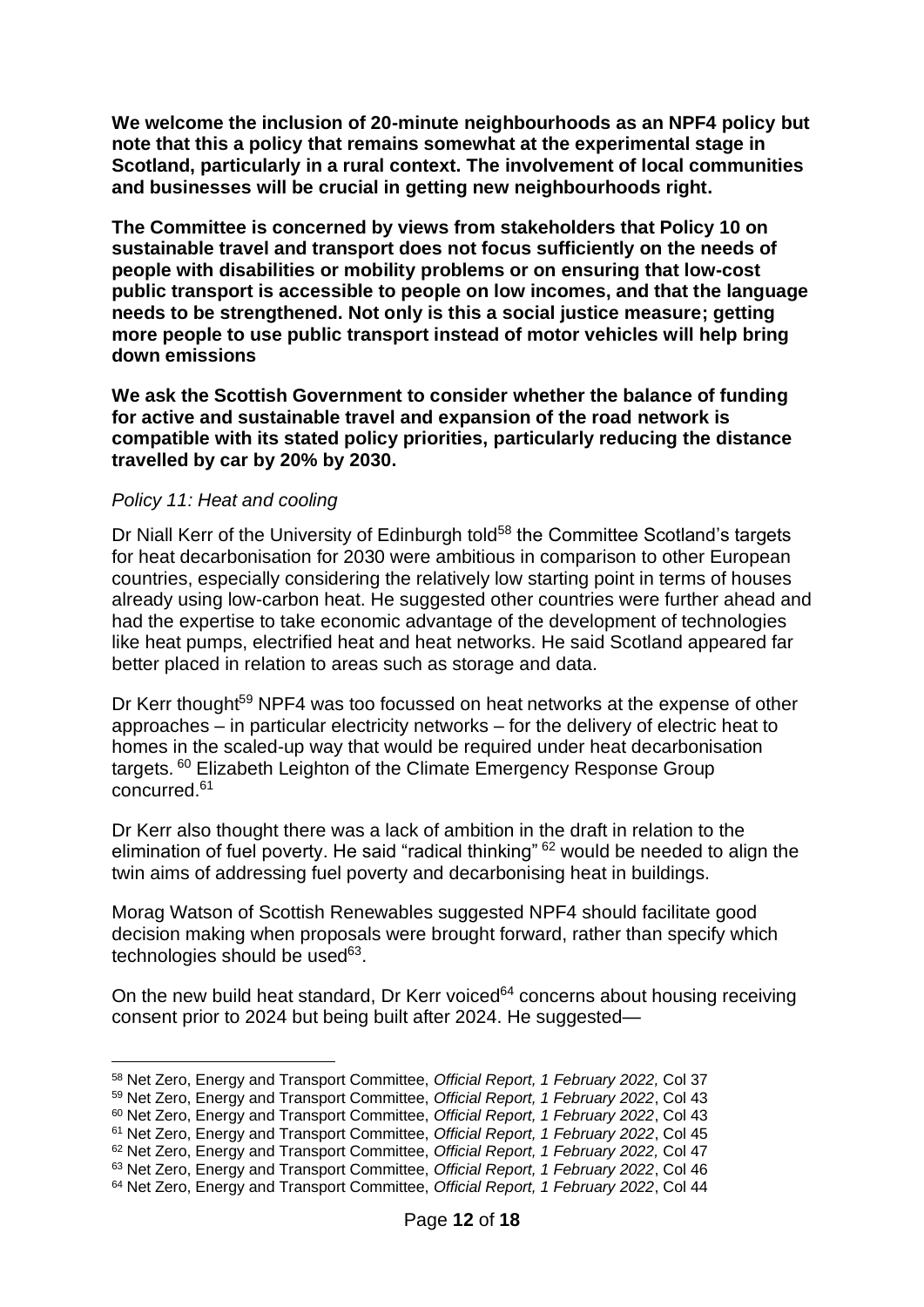"…we have to think about the implications of a policy that is introduced in 2024 but which only applies to buildings consented after that point. It might be that new developments will not be fully low-carbon for seven years after 2024, and the implications for the very ambitious 2030 target need to be considered."<sup>65</sup>

Elizabeth Leighton suggested<sup>66</sup> the Scottish Government intended to bring in regulations requiring existing properties to also use zero emissions heating systems.

On heat networks, Dr Kerr thought $67$  the idea of locating demand for heat near to waste heat sources should be carefully considered as some of the largest sources of waste heat, such as waste water treatment, would not be welcome neighbours for housing developments.

**The Committee notes with concern expert views about the scale of ambition needed to deliver Scotland's heat decarbonisation strategy; views that have been echoed in our parallel inquiry into the role of local government and its partners in delivering net zero. It was clear when the policy was announced that it will be a major challenge to meet relevant targets by the 2030 target date, and it is not clear that NPF4 will make a significant difference to this.** 

### *Policy 13 – Flooding*

Policy 13 on flooding requires that local development plans should strengthen community resilience to the current and future impacts of climate change which includes identifying opportunities for natural flood risk management and blue green infrastructure.

Section f) includes the requirement that development proposals should only be supported if they "minimise the area of impermeable surface"<sup>68</sup> and "provide" adequate drainage of surface water wherever practicable by blue and green infrastructure (such as Sustainable Drainage Systems (SuDS) including raingardens)."<sup>69</sup>

Bruce Wilson of Scottish Environment LINK called<sup>70</sup> for the use of sustainable drainage solutions to be a requirement rather than a suggestion, noting their flood defence and biodiversity benefits, a position supported in other written evidence.

### **We invite the lead Committee to note views that the language in policy 13 on flooding should be strengthened to ensure more use of sustainable drainage solutions.**

<sup>65</sup> Net Zero, Energy and Transport Committee, *Official Report, 1 February 2022*, Col 44

<sup>66</sup> Net Zero, Energy and Transport Committee, *Official Report, 1 February 2022*, Col 45

<sup>67</sup> Net Zero, Energy and Transport Committee, *Official Report, 1 February 2022*, Col 43

<sup>68</sup> Scottish Government (2021) Scotland 2045: Our Fourth National Planning Framework, page 84

<sup>&</sup>lt;sup>69</sup> Scottish Government (2021) Scotland 2045: Our Fourth National Planning Framework, page 84

<sup>70</sup> Net Zero, Energy and Transport Committee, *Official Report, 8 February 2022*, Col 43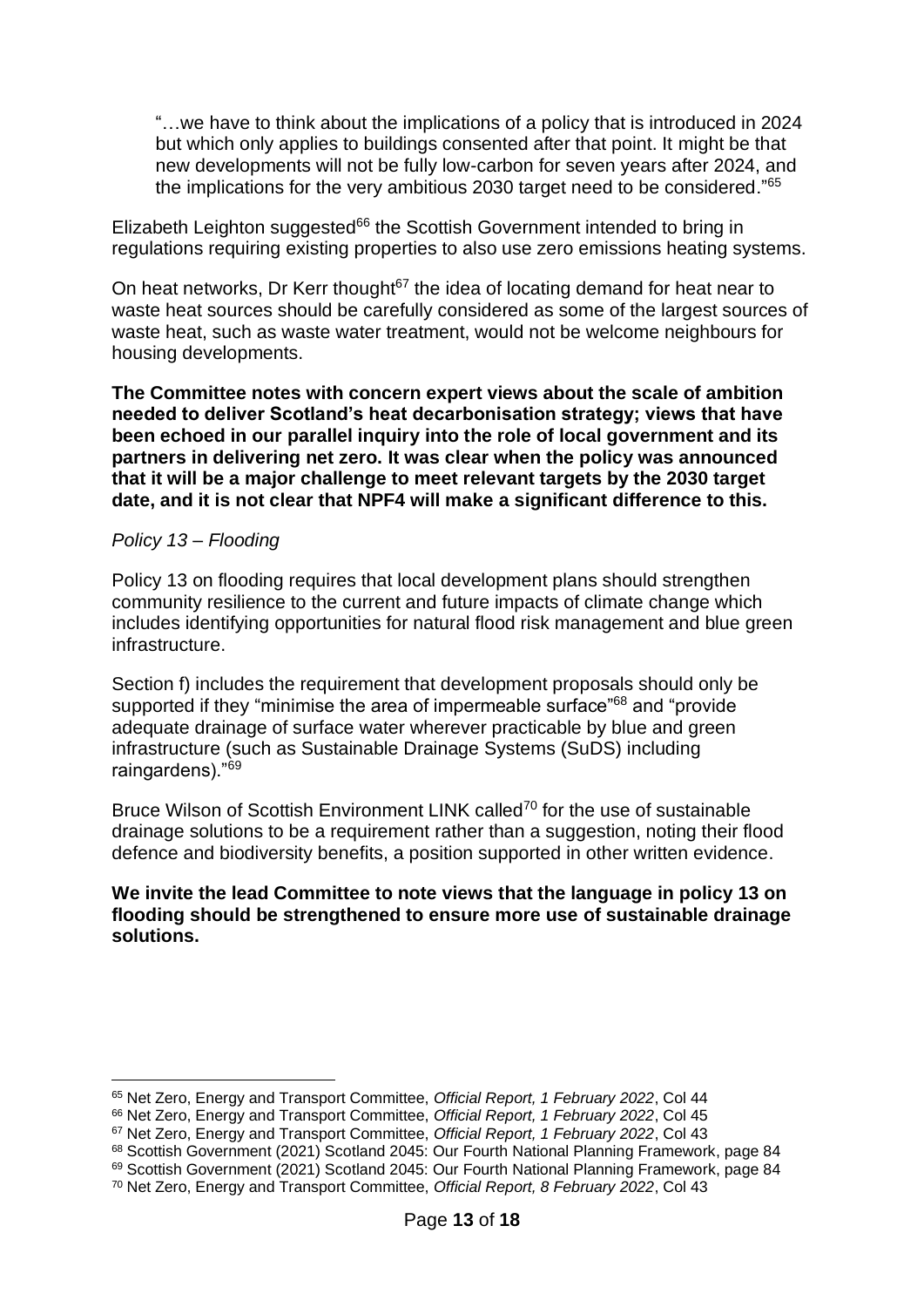### *Policy 19 - Green energy*

The Green Energy policy is an area where NPF4 has sought to strike a balance between the need to decarbonise energy production, protect the environment and ensure a just transition.

Stakeholders from the renewables industry told us the framework would not support the step change that is needed to scale up delivery of renewables by the amount required to achieve net zero<sup>71</sup>. As noted earlier, they called for more flexibility to use certain types of land for renewables or transmission infrastructure (such as peatland and woodland $72$ ) and said conflicts between principles and policies could jeopardise achieving the 2045 target.

On the other hand, we heard calls for the protection of greenfield land<sup>73</sup>, peatland<sup>74</sup> and forestry $75$  from development.

**While recognising that a balance will always need to be struck between landscape preservation and climate change, a more supportive framework is need for onshore renewables if Scottish Government energy and climate targets are to be delivered. Consents need to be delivered more quickly and deliver more long-term confidence for developers. Planning policy also needs to reflect how technology is changing, by for example allowing modern turbines to be more easily deployed.**

### *Policy 20 - Zero waste*

Zero Waste Scotland<sup>76</sup> suggested NPF4 was too focussed on how to deal with waste, rather than seeking to prevent it and promote a circular economy.

Iain Gulland, Chief Executive of Zero Waste Scotland<sup>77</sup> spoke of the need to build a circular economy approach into developments and infrastructure, particularly in relation to any new 20-minute neighbourhood. This would require new ways of thinking within local government and new partnerships.

He highlighted issues in the past with planning and energy from waste, suggesting NPF4 could be more explicit on the position of incinerators without energy recovery<sup>78</sup>. However, he noted the ongoing review in this area and suggested the issue would have to await the outcome of that $79$ .

### *Policy 30 - Vacant and derelict land and empty buildings*

Stakeholders welcomed the prioritisation of reuse of vacant and derelict land in the draft. They also welcome its emphasis on the reuse and reimagining of existing

<sup>71</sup> Net Zero, Energy and Transport Committee, *Official Report, 1 February 2022*, Col 39

<sup>72</sup> Net Zero, Energy and Transport Committee, *Official Report, 1 February 2022*, Col 39

<sup>73</sup> Planning Democracy. Written Submission.

<sup>74</sup> National Trust for Scotland. Written Submission.

<sup>75</sup> RPSB Scotland. Written Submission.

<sup>76</sup> Net Zero, Energy and Transport Committee, *Official Report, 8 February 2022*, Col 33

<sup>77</sup> Net Zero, Energy and Transport Committee, *Official Report, 8 February 2022*, Col 34

<sup>78</sup> Net Zero, Energy and Transport Committee, *Official Report, 8 February 2022*, Col 38

<sup>79</sup> Net Zero, Energy and Transport Committee, *Official Report, 8 February 2022*, Col 38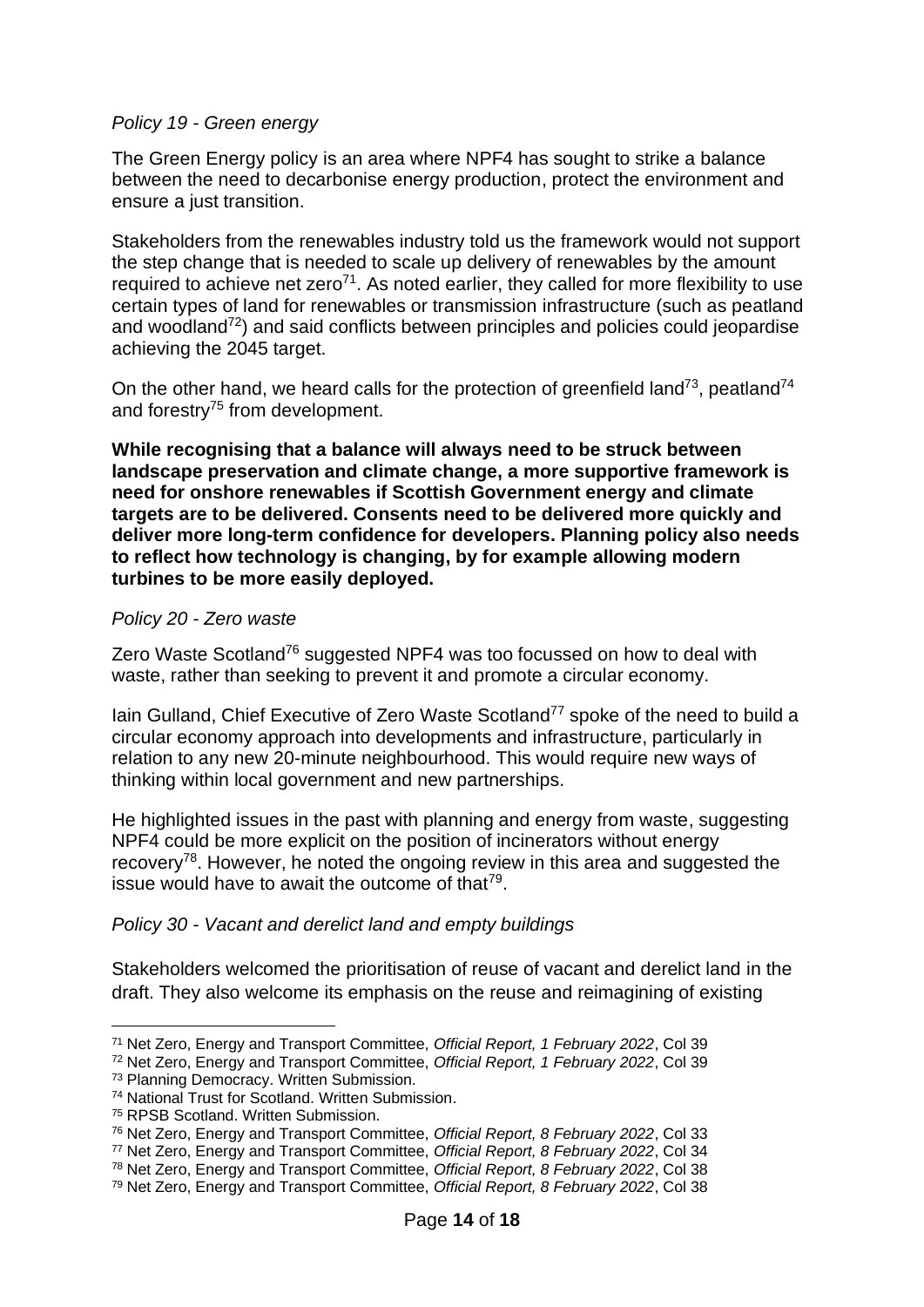spaces, particularly in reference to circular economy ideals<sup>80</sup>, and the protection of greenfield afforded by focusing on existing brownfield spaces<sup>81</sup>.

The Committee was interested to note evidence, however, that derelict land can sometimes be a biodiversity haven and that there should be safeguards for this $^{82}$ .

**We welcome the emphasis in policy 30 on reuse and repurposing of derelict land. The Committee is of the view that in order to support the drive to net zero there needs to be a greater focus and priority on the re-use of existing empty buildings rather than demolition and new build which is the higher emission option. This focus will also help in town centre regeneration and 20-minute neighbourhood developments.**

### *Policy 32 - Natural places*

Evidence on this policy broadly welcomed the objectives but, once again, questioned the delivery mechanisms and in particular how it related to Policy 19 on Green Energy. Scottish Environment Link<sup>83</sup> and the John Muir Trust<sup>84</sup> raised the issue of measurement, collection of good data and monitoring as vital to the success of this policy.

A number of issues in relation to planning policies on areas designated as "wild land" were raised. Respondents highlighted that this is a change from Scottish Planning Policy, and expressed views, including—

- That the protections for wild land are welcomed and "progressive" $85$ , and can still enable local living and small-scale energy developments in remote rural areas;
- That "wild land" designations should not be used as a blanket restriction on development and preclude appropriate resettlement (e.g. through crofts) in areas that were previously inhabited $86$ ;
- That the approach to wild land could be strengthened and wording clarified<sup>87</sup>; and
- That it creates difficulty in siting renewables due to needing to demonstrate that "the proposed development cannot be reasonably located outside of the wild land area" and potentially conflicts with Policy 19: Green Energy<sup>88</sup>.

There were calls to strengthen the precautionary principle $89$  to a presumption against development on nationally or internationally significant landscapes or natural heritage assets where impacts are uncertain.

<sup>80</sup> Net Zero, Energy and Transport Committee, *Official Report, 8 February 2022*, Col 39

<sup>81</sup> Heads of Planning Scotland. Written Submission

<sup>82</sup> Net Zero, Energy and Transport Committee, *Official Report, 8 February 2022*, Col 42

<sup>83</sup> Scottish Environment LINK. Written Submission.

<sup>84</sup> John Muir Trust. Written Submission.

<sup>85</sup> John Muir Trust. Written Submission.

<sup>86</sup> Woodland Crofts Partnership. Written Submission.

<sup>87</sup> Scottish Environment Link. Written Submission.

<sup>88</sup> Law Society of Scotland. Written Submission.

<sup>89</sup> National Trust for Scotland. Written Submission.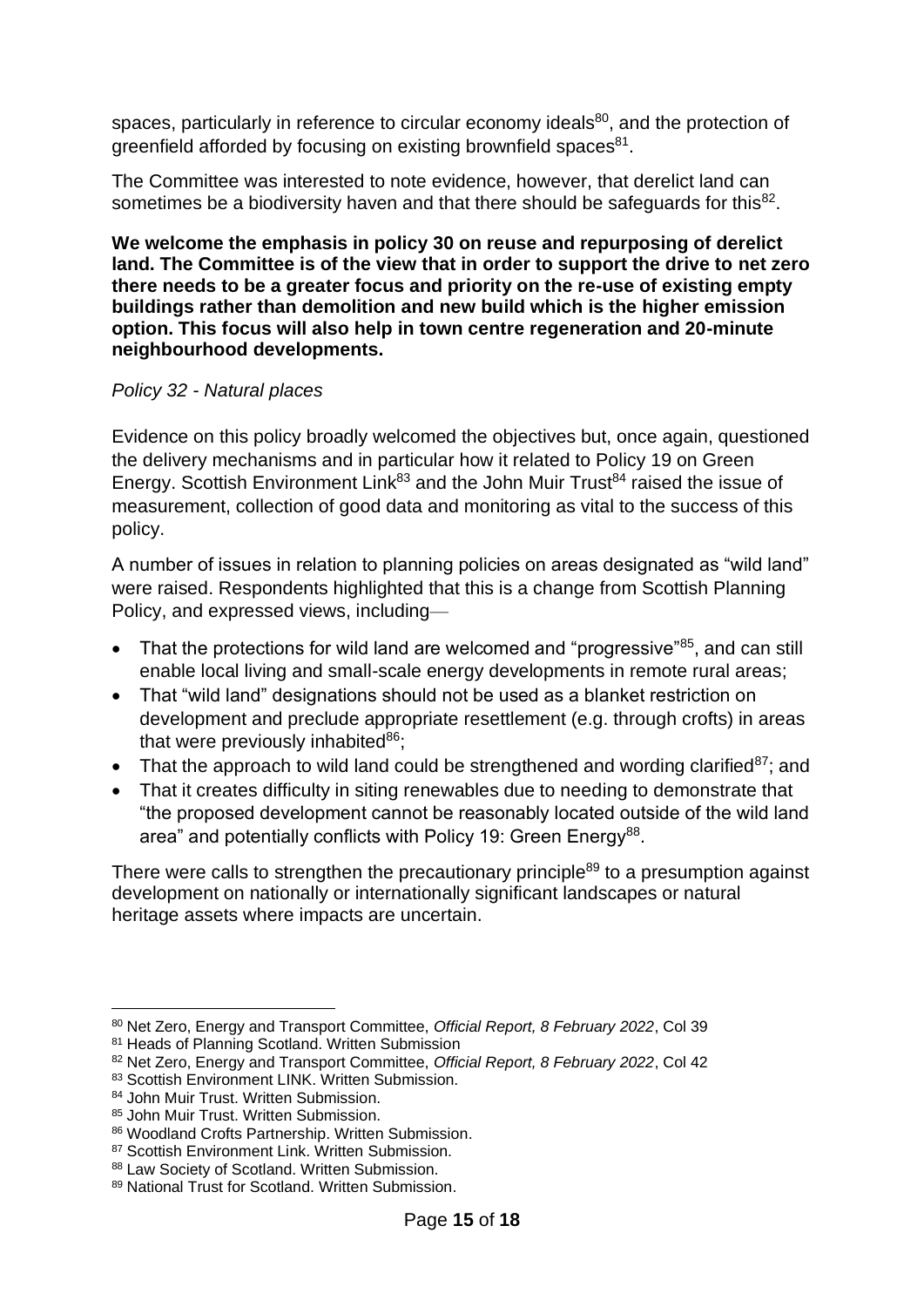It was also thought $90$  the Policy should reference the 'mitigation hierarchy', where harm is first avoided, remaining impacts mitigated and compensation used only as a last resort.

There was also debate around whether development should be permitted on greenfield spaces at all. While some sought the protection of these spaces<sup>91</sup>, others felt a blanket presumption against any greenfield development was too restrictive $92$ .

Stronger protection to local nature and brownfield sites of biodiversity significance<sup>93</sup> was also called for.

## *Policy 33 - Peat and carbon rich soils*

There were mixed views on this policy, with some stakeholders suggesting the exemptions for development on peatland were too lenient and others suggesting they should be more flexible. NatureScot said the policy could "provide a clearer steer on balancing competing land uses with peatland restoration"<sup>94</sup> and that "caveats on restricting development on peatland are extensive and therefore restrict the protection afforded by the policy" <sup>95</sup>. Others welcomed the exemptions and the opportunities these provided to meet other goals<sup>96</sup>.

There was a call for clear definitions of peatland and soils<sup>97</sup>.

This is another area where respondents queried whether the right specialist skills and expertise would be available within planning departments to make the right judgements on technical issues, such as appraising the costs and benefits of allowing a renewable energy development that may impact on peatland. Heads of Planning Scotland said they supported the policy but acknowledged that it is "another specialist planning area which requires precise expertise and skill sets" <sup>98</sup>. RTPI Scotland highlighted that planners would need to have access to reliable spatial data<sup>99</sup>.

We are aware of the Scottish Government's commitments in the Climate Change Plan update to phase out the use of peat in horticulture. Its Position Statement<sup>100</sup> on NPF4 says the framework would help support the phasing out of horticultural peat.

<sup>90</sup> RSPB Scotland. Written Submission.

<sup>91</sup> Planning Democracy. Written Submission.

<sup>92</sup> Scottish Property Federation. Written Submission.

<sup>93</sup> RSPB Scotland. Written Submission.

<sup>94</sup> NatureScot. Written Submission.

<sup>95</sup> NatureScot. Written Submission.

<sup>96</sup> Coriolis Energy. Written Submission.

<sup>97</sup> Scottish Renewables. Written Submission.

<sup>98</sup> Heads of Planning Scotland. Written Submission.

<sup>99</sup> Royal Town Planning Institute Scotland. Written Submission.

<sup>100</sup> Scottish Government (2020). Scotland's Fourth National Planning Framework Position Statement, Page 28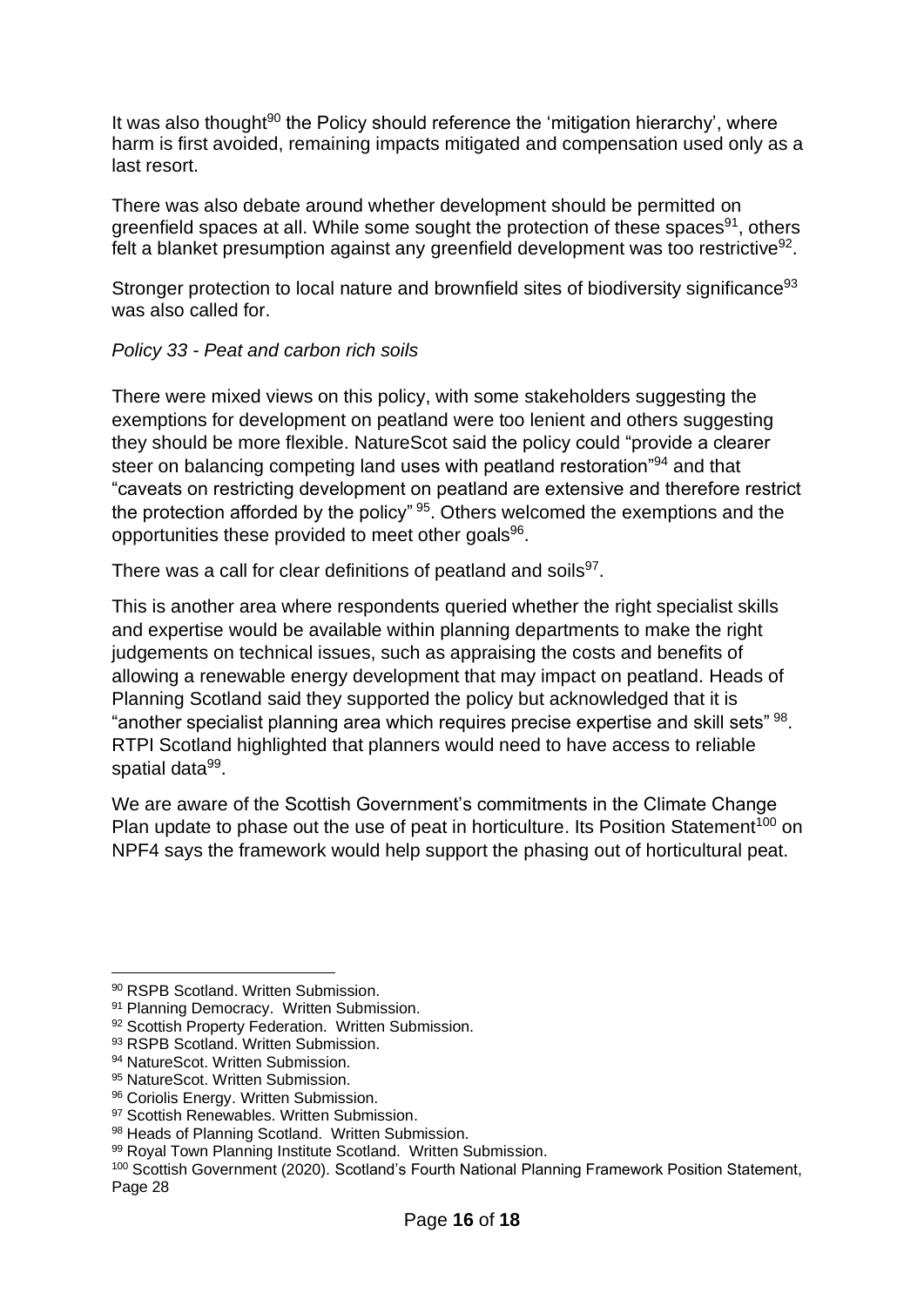Questions were raised as to whether this was clear enough $101$ , what the timescales for this are<sup>102</sup>, and what would happen in the meantime<sup>103</sup>. Some said that the wording requires clarification<sup>104</sup>: for instance, terms such as "reasonable alternative" and peatland's "original environmental status".

**Peatlands is another policy area where a clearer definition of terms is needed along with guidance and robust methodology for making decisions. This is also an area where specialist skills are required.**

**The Committee considers that there should be a definition of what constitutes 'an industry of national importance to Scotland' in relation to peat extraction and that other terms within this policy should be more clearly defined. The Committee also recommends the Scottish Government should provide details of the evidence the mitigation measures in the policy are based on.**

### *Policy 34 - Trees, woodland, and forestry*

Some stakeholders welcomed the protection for ancient woodlands and considered the policy to be strengthened compared to Scottish Planning Policy<sup>105</sup>.

However, this was another policy in which clear definitions of terms, such as "adverse effects" or what constitutes "additional public benefits" and strengthened wording to enhance the intended protections was called for<sup>106</sup>.

In relation to situations where "additional public benefits" justify woodland removal under Policy 34c, NatureScot<sup>107</sup> noted that examples may be useful, for instance "tree removal to enhance functional peatland". Others noted that compensatory planting should be compulsory under Policy 34c<sup>108</sup>, rather than "generally...expected" and suggested that it be specified that compensatory planting be majority native species<sup>109</sup>.

In 34d, the policy also specifies that development must ensure that existing woodland is protected from direct and indirect adverse impacts, in addition to the creation and integration of new woodlands. The Committee also heard of the negative impacts climate change can have on woodland in terms of the spread of disease or pests, and measures are required to mitigate this. This was a point also raised in oral evidence. Anna Beswick (Adaptation Scotland) noted that NPF4 should address the risks to the natural environment, including woodland species, from climate change. She highlighted that "unless we protect woodlands, enhance the health of woodlands and focus on reducing risks from pests and diseases, they will not be able to continue to provide the services that they currently provide, let alone

<sup>101</sup> Association for the Protection of Rural Scotland. Written Submission

<sup>102</sup> WWF Scotland. Written Submission.

<sup>103</sup> WWF Scotland. Written Submission.

<sup>104</sup> RSPB Scotland. Written Submission.

<sup>105</sup> Scottish Environment Link. Written Submission.

<sup>106</sup> Woodland Trust Scotland. Written Submission.

<sup>107</sup> NatureScot. Written Submission.

<sup>108</sup> National Trust for Scotland. Written Submission.

<sup>109</sup> Galloway and Southern Ayrshire Biosphere. Written Submission.